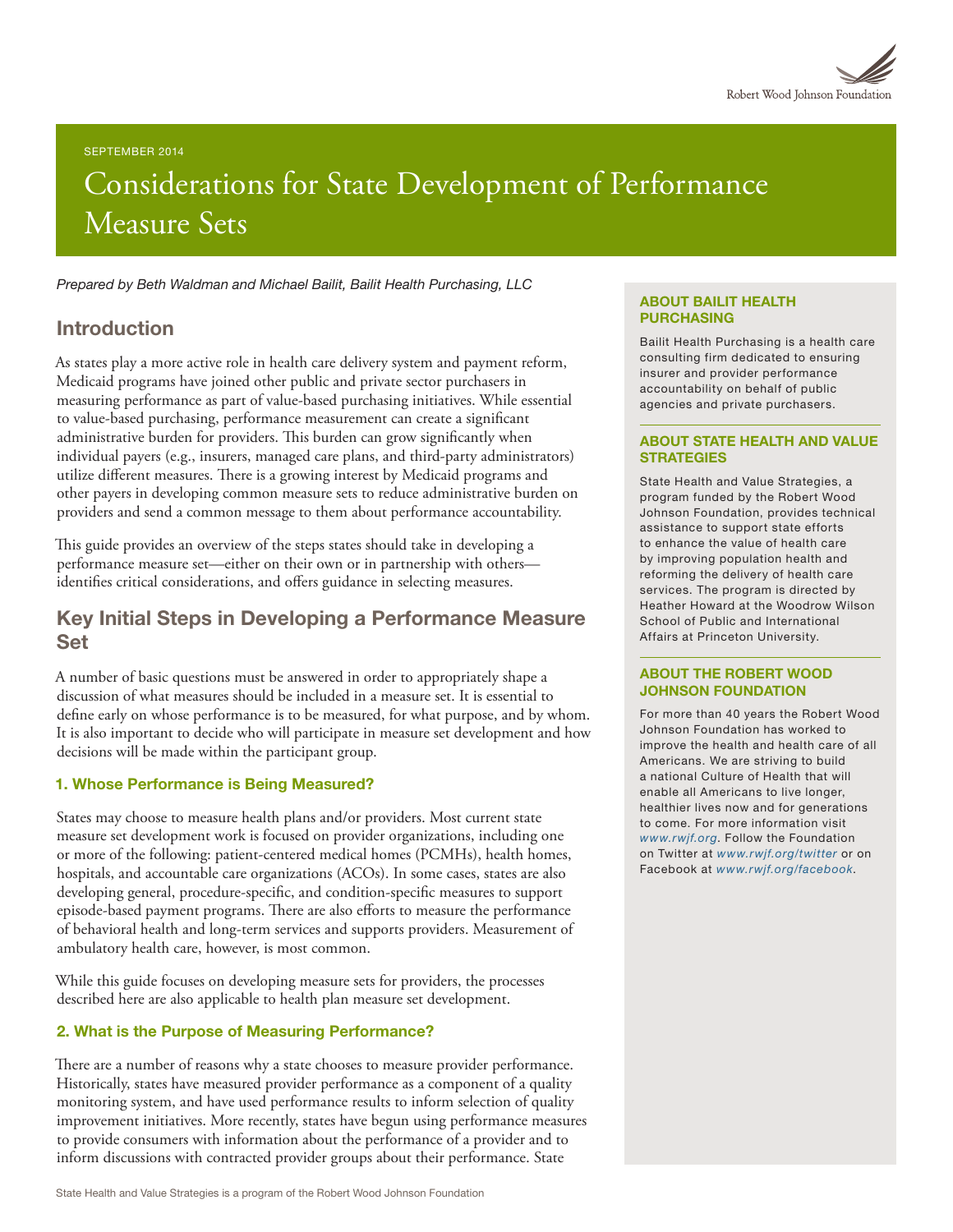purchasers and their contracted health plans are also introducing new payment models that tie reimbursement to performance. Some state employer purchasers also use performance measures to tier a provider network or to identify a center of excellence.

It is not uncommon for states to use measures for more than one of the above purposes, or to use some measures for some purposes, and other measures for different purposes. For example, the state of Vermont organized a multistakeholder process to establish a performance measure set for a large ACO pilot. Some measures were selected for ACO reporting only, some for reporting and for influencing payment, and still others for measurement at the health plan level due to high baseline performance.

# 3. Is Measurement Specific to a State Program or Part of a Multipayer Initiative?

It is important to determine whether state programs will measure performance on their own or as part of a larger, multipayer initiative. For example, it is increasingly common for state Medicaid programs, state-operated insurance exchanges, and agencies charged with purchasing state employees' health coverage to use the same measure sets commercial payers use. When deciding if a single or multipayer measure set is desirable, state staff must determine the following:

- Is there a shared set of providers from whom services are being purchased?
- Are there common areas of measurement interest?
- § Is there a shared purpose or intended use for the measures?

If the answer to each of these questions is "yes," then it may make sense for a state agency to embark on a multipayer measure set initiative. Where feasible, there are advantages to both payers and providers. First, it offers a way to consistently assess performance across the entire health system within a state or geographic region. Second, depending upon the approach utilized, it can increase the measure denominator, resulting in greater ability to measure with statistical certainty. Third, it reduces the burden on providers of supplying data and attempting to improve across a large number of measures.\* Fourth, it gives providers a clear message on what aspects of care are most important to purchasers and payers, and encourages them to focus on those areas.

### 4. How Often Will Measurement Occur?

As part of the initial planning process, states and/or multipayer initiatives should consider whether measurement will be onetime or ongoing, and if ongoing, how often. In most cases, measurement occurs on an annual basis as many quality measures use 12-month measurement periods. There may be a desire to measure more frequently to track progress toward an established

goal (something the Oregon Health Authority does two to three times a year), or for certain types of measures, such as utilization (something which the Vermont Green Mountain Care Board does when it tracks ACO member service utilization on a year-to-date basis).

# 5. Who Participates in the Process and How Are Decisions Made?

When developing a measurement set internal to a state agency, it is important to include the right staff from across the organization to ensure appropriate consideration is given to the entirety of the agency's measurement goals, and that the appropriate decision-makers are in the room. There will be some difficult decisions about how to prioritize measures and whether the agency has sufficient resources to implement a particular measure or set of measures. At a minimum, an agency's quality, informatics, medical management, and finance departments should be represented, and there should be a clear decision prior to the start of the project as to who will own the project and serve as the ultimate decision-maker.

In addition, the participation of external stakeholders, such as affected providers, health plans, and consumer advocates can not only increase the likelihood of obtaining buy-in from key constituents, but also contribute to a better-reasoned and effective measure set.

If state agencies are participating in a multistakeholder effort to develop a measure set, it is important to have the right staff from all participating organizations actively engaged. Participants must be able to make decisions and commit their organization to an approach. Individuals who are neither technically informed (e.g., an insurer's regional sales manager) nor empowered will be unable to contribute to the process or ensure that the resulting measure set will be adopted by their organizations.

Multistakeholder initiatives must clearly delineate up front how decisions will be made within the group and how measures will be prioritized when there are differing goals or disagreement on how to move forward. At the start of the process, participants should lay out how decisions will be made and how disagreements will be addressed.

# Measure Selection

The first step in selecting measures is to set out selection criteria that allow for a consistent review of potential measures that is informed by the overall goals and desired outcomes for the measurement program.

Selection criteria typically address:

- 1. clinical and technical merits of the measure;
- 2. the relation of the measure to goals and improvement opportunities;

<sup>\*</sup> Cambridge Health Alliance (MA) reported having 546 payerdefined measures. (Somava Stout, personal communication, May 14, 2014).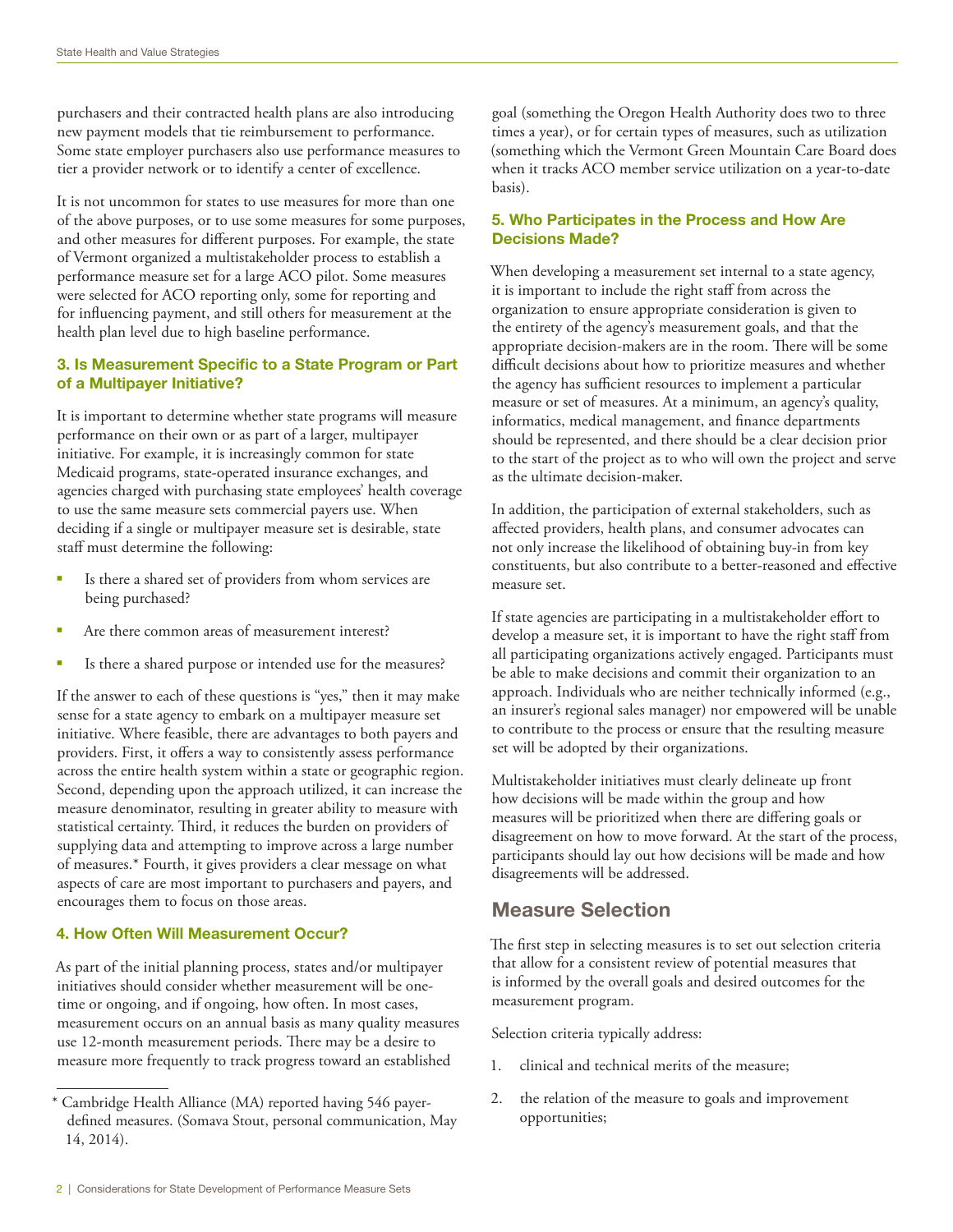- 3. operational considerations for generating the measure; and
- 4. the relation of the measure to other pre-existing measure sets of interest.

#### Selection Criteria

There are a number of important questions to consider when selecting measures. States should leverage the *[Buying Value](http://www.buyingvalue.org/)  [Measure Selection Tool,](http://www.buyingvalue.org/)* which provides both technical and programmatic criteria for each measure, and a set of criteria for the overall measure set. Further, the tool also provides examples of measure set criteria and can help states track whether the measures under consideration meet measure selection criteria adopted by the state. Such criteria can and should be applied both to individual measures and the entire set, the latter to ensure that the entirety of the measure set is balanced and complete. Examples of criteria commonly adopted include whether measures:

- are collectively consistent with the overall goals of those involved in measure set development;
- § are valid and reliable;
- represent opportunities for performance improvement;
- measure the provider's performance in an area within the targeted providers' control;
- have been endorsed by a national body, such as the National Quality Forum (NQF) or the National Committee for Quality Assurance (NCQA);
- have sufficient denominators to produce reliable measurement, be they intended for assessment of statewide, multi-provider, practice site or individual practitioner performance;
- have relevant benchmarks;
- § are focused on outcomes;
- are feasible to implement, and are not overly burdensome to generate, report, and if applicable, aggregate;
- are aligned with existing state measure sets and initiatives;
- are aligned with measures currently in use by health plans; and
- are aligned with national and federal measurement initiatives.

One potential criterion is the size of the set. It is often difficult to set a limit on size before knowing the types of measures to be adopted and their intended use. For example, a measure set that includes both physician and hospital measures, as well as access, quality, patient experience, and efficiency measures,

should be expected to be larger than one including only physician ambulatory care quality measures. Should the state desire to adopt a measure set size criterion, however, the number should not be set in stone, but should be used to help filter and prioritize potential measures.

#### Use of New and Innovative Measures

As states look to develop measure sets, they often begin with a desire to look at outcome measures rather than process measures, and to focus on areas that may currently be under-measured, such as care integration, social determinants of health, and social supports. Such measures can pose implementation challenges. This is not to say that a state should not strive to innovate, or adopt "transformational measures," but in so doing the state should ensure that implementation is feasible, recognizing that it will require significant time and resources to develop and/or implement such measures. The state may want to consider staging the implementation of innovative measures, piloting and testing them before using them for transparency or payment purposes.

# Designating Measures for Specific Uses and Specific **Populations**

As indicated above, measures may be selected for one or more uses. The Maine Health Management Coalition organized a multistakeholder measure selection process on behalf of the state with the specific purpose that the measures would be employed in both the state's and commercial insurers' contracts with ACOs. Other states, however, have designated different measures for distinct purposes, including performance monitoring, value-based payment, public reporting, and measure testing.

In addition, measures may be selected for use across populations or for a specific population. For example, Medicaid and commercial payers may agree that common measures of diabetes care are a priority for both of their populations. They may differ in opinion, however, when considering measures specific to persons with serious and persistent mental illness due to the greater prevalence of the condition in the Medicaid population. In such circumstances, the parties may agree to adopt a measure set that is common to commercial and Medicaid populations, but also allows for a limited number of Medicaid-only measures.

This measure designation process can occur during measure set development, or following initial development of the measure set.

### Identifying Populations, Performance Domains and Services for Measurement

To develop a comprehensive measure set, the state should include measures that comprehensively address patient populations, performance domains, and services. Table 1 provides a description of potential populations, domains, and clinical service areas. Not all of the categories are mutually exclusive.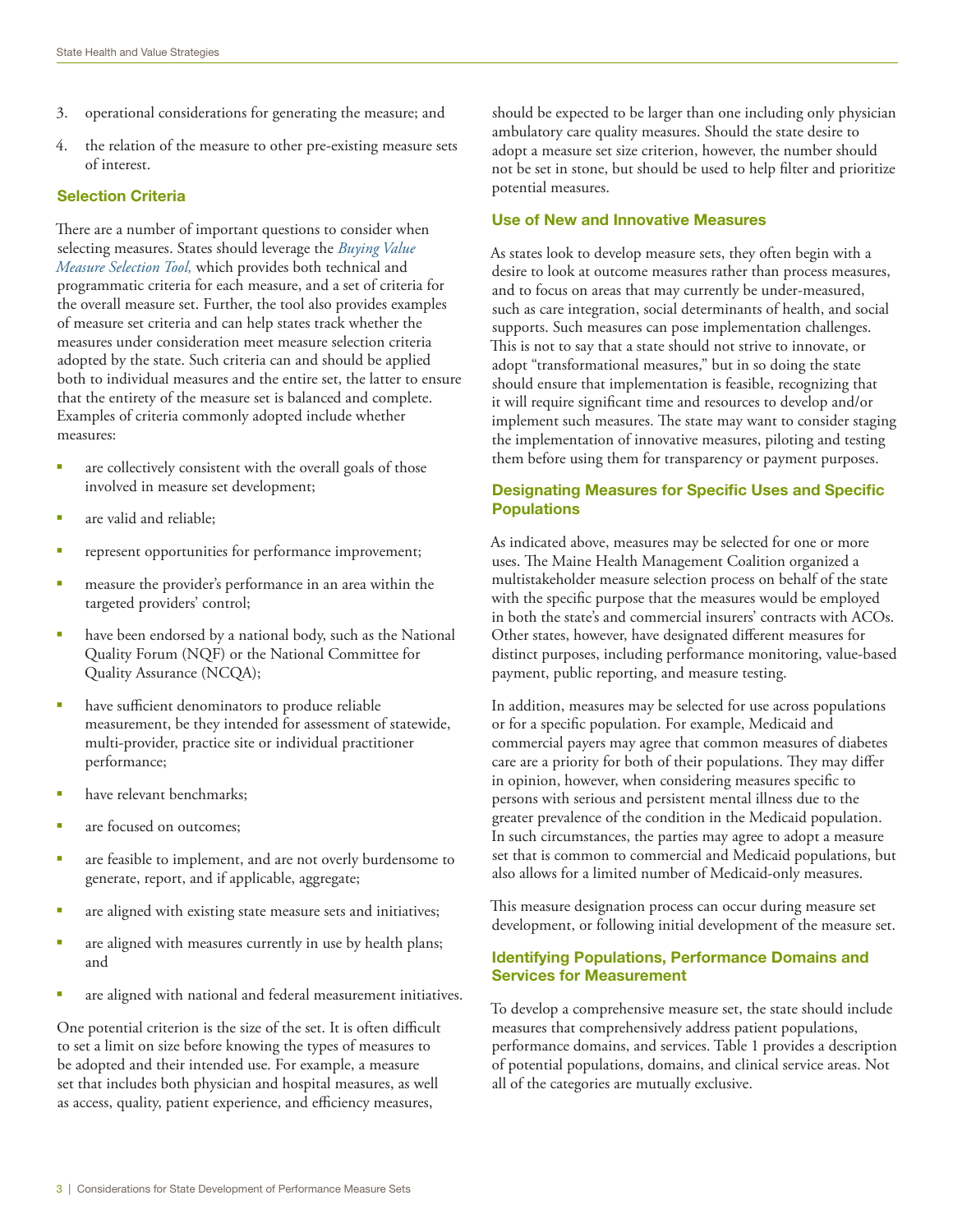### Table 1: Potential Measurement Categories

| <b>Populations</b>               | <b>Performance Domains</b>   | <b>Service Areas</b>                 |
|----------------------------------|------------------------------|--------------------------------------|
| children                         | provider infrastructure<br>٠ | prevention<br>×                      |
| adolescents<br><b>The Second</b> | п<br>access                  | acute care<br>п                      |
| non-disabled adults<br>u,        | clinical process<br>п        | chronic illness care<br>п            |
| adults with disabilities<br>ш    | clinical outcomes<br>п       | dental care<br>п                     |
| pregnant women<br>×              | health status<br>п           | behavioral health care<br>п          |
| seniors<br>п                     | function<br>п                | inpatient care<br>п                  |
|                                  | consumer experience<br>п     | ambulatory care<br>п                 |
|                                  | patient engagement<br>п      | long-term services and supports<br>п |
|                                  | patient safety<br>п          | care management<br>п                 |
|                                  | п<br>cost                    |                                      |
|                                  | efficiency<br>п              |                                      |
|                                  | utilization<br>п             |                                      |
|                                  | overuse and misuse<br>п      |                                      |

States sometimes identify sub-populations, performance domains, and service areas of special interest to them. It is quite common for states to identify specific diseases that are prevalent within a population or program being measured. Where diabetes and asthma are common across populations, Medicaid programs might want to target care for behavioral health conditions, such as serious and persistent mental illness and substance use disorders. The specific conditions and/or procedures to be measured depend on the goals of the measurement program, the participants in the measure selection process, and the criteria that they adopt at the outset of their work.

### Resources for Locating Measures

There are many sources that may be used to identify potential measures. In addition to the [700 NQF-endorsed measures,](http://www.qualityforum.org/Measures_List.aspx) measure set developers should consider the following resources:

- § Federal measure sets (partial list)
	- Consumer Assessment of Healthcare Providers and Systems (CAHPS©) surveys
	- Children's Health Insurance Program Reauthorization Act (CHIPRA) core set
	- Center for Medicare and Medicaid Innovation (CMMI) core measures
	- Hospital Compare
	- Meaningful Use Clinical Quality measures<sup>\*</sup>
	- Medicare Advantage Stars Program measures
- Medicare Shared Savings Program measures
- Medicare-Medicaid Financial Alignment Model measures
- Medicaid adult core set
- Nursing Home Compare
- Pre-existing state measure sets (partial list, not applicable to all states)
	- Measure sets currently in place in state health plan and third-party administrators contracts
	- Measures sets currently in place in state ACO, PCMH, and health home contracts
	- Measure sets defined through state-facilitated processes for multipayer and provider use. For example, Massachusetts' [Standard Quality Measure Set](http://www.mass.gov/chia/docs/g/sqac/2013/2013-final-report-appendix-b-standard-quality-measure-set.pdf) and California's [CalQualityCare.org.](http://www.CalQualityCare.org)
- Pre-existing multistakeholder coalition measure sets, such as those developed by the Wisconsin Collaborative for Health Care Quality (WCHQ), Better Health *Greater* Cleveland, Minnesota Community Measurement, and the New Mexico Coalition for Healthcare Quality.
- § Agency for Healthcare Research and Quality's prevention quality indicators
- § NCQA's Healthcare Effectiveness Data and Information Set (HEDIS)
- Long-term services and supports scorecard

<sup>\*</sup> These measures are a subset of the larger Physicians Quality Reporting System and Physician Value Based Payment Modifier Program measure set.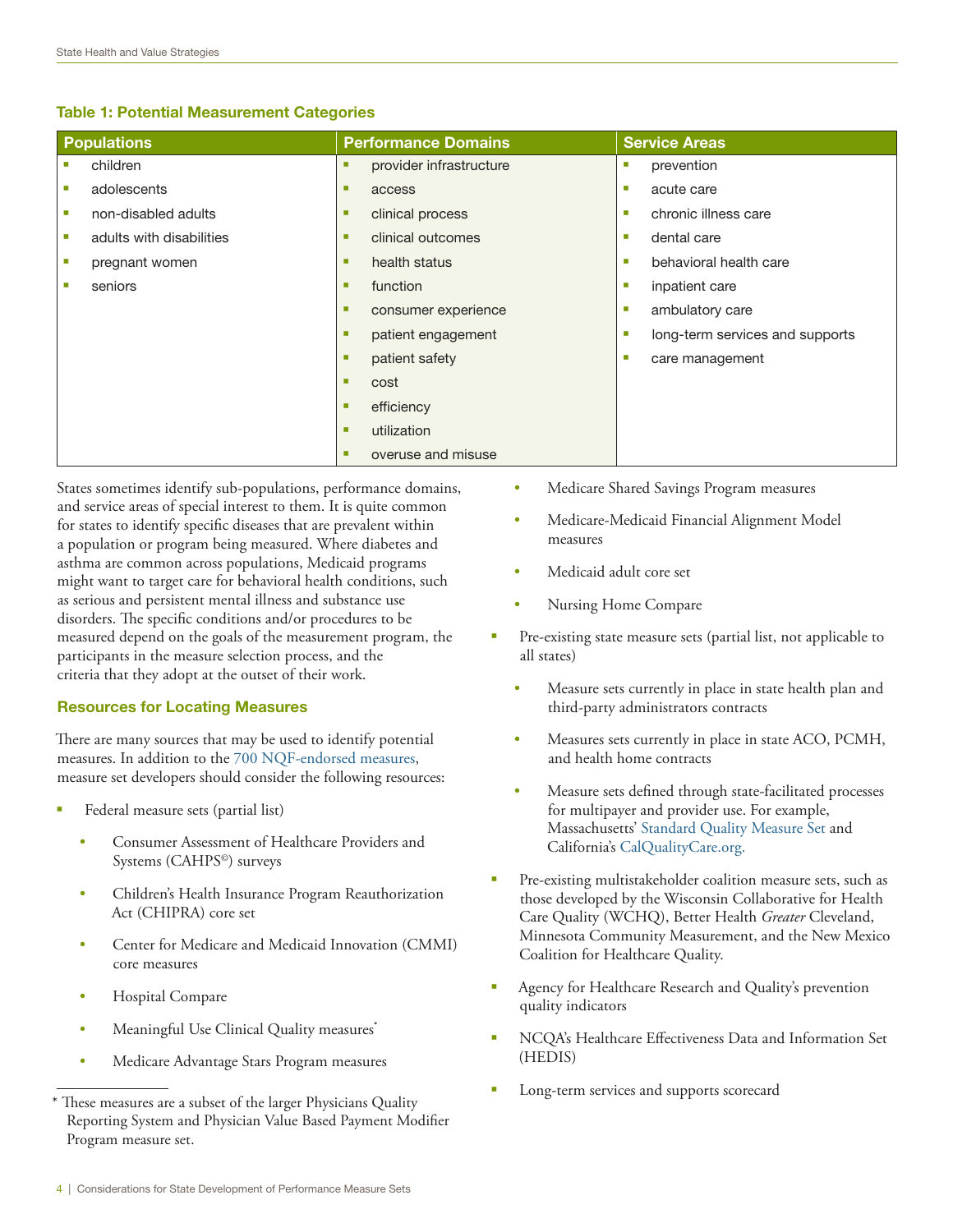Web links to several of the measure sets cited above are in the Buying Value Measure Selection Tool. The tool also includes a list of the most frequently used measures by domain. In addition, the tool provides a scoring template states can use to organize the measures in use or under consideration and apply their selection criteria. Through an automated crosswalk, the template lets states identify whether a measure is included within a federal measure set.

### Measure Set Fidelity

Most current measure set activity involving multiple payers is aimed at achieving true alignment, where each payer agrees to adopt the common measure set in full, with the exception of a few population-specific measures.

An alternative approach, however, involves the adoption of a common measure set from which each participating payer (or payer and provider) chooses which measures to use. While this "menu" approach reduces variation across payer measure sets, it leaves the door open to non-alignment.

# Producing the Measure Set

The process of collecting data and producing measures can be resource-intensive. It is important to understand the data that are needed to produce a particular measure, and to consider the ability of the state and/or its health plans to access, collect, and analyze such data prior to selecting a measure for use.

## Data Sources

A variety of data sources can be used to generate measures. For the most part, measures that use claims or encounter data are the easiest to produce, because they are readily available to the state and/or its health plans. Measures that require a consumer survey are also relatively easy to produce, particularly if the survey process is already in place.

More difficult to produce are measures that require a review of clinical records. If performed manually, reviewing clinical records is time-consuming and expensive for providers and states and/or health plans. If performed using electronic data sources, there are additional challenges, including:

- limitation in the numbers of providers able to capture and report the designated measures;
- inconsistent reporting across electronic health records (EHRs), creating problems in the reliability of reported data; and
- the inability of many health information exchanges to facilitate electronic measure reporting.

Despite the current difficulties associated with generating measures using clinical data sources, there is little question that current trends toward expanded EHR adoption and health information exchange development will result in increasing use of clinical data-based measures over time. States should anticipate this trend and make provision for testing or including some clinical data-based measures in their measure set.

### Identifying Benchmarks

In addition to identifying data sources for measure generation, it is also important to identify benchmarks to which a provider's performance will be compared. This is particularly true if the state anticipates using the measure set for quality improvement, public reporting, or adjusting payment. In all three applications, it is often necessary to assess performance relative to a benchmark to identify opportunities for improvement.

Unfortunately, there are limitations in the number of measures for which national benchmarks are available. Many states select NCQA's HEDIS measures for their measure sets, because NCQA annually publishes Medicaid, Medicare, and commercially-insured population benchmarks for most of the HEDIS measures.<sup>1</sup> Yet, use of the HEDIS health plan measure benchmarks for provider performance can be troublesome. As reported by WCHQ at the *Buying Value* meeting in March 2014, differences in specifications necessary to make a health plan measure applicable to a provider entity can significantly impact the comparability of the two rates.

Other sources for national benchmarks exist, but these too have their limitations, as noted below:

- § Health Resources Service Administration (HRSA): HRSA collects and reports on a number of clinical data-based measures. The rates are reported from the EHRs operated by federally-qualified health centers (FQHCs) and reflect FQHC performance only.
- § Centers for Disease Control and Prevention (CDC): The CDC publishes the results of the Behavioral Risk Factor Surveillance System, the world's largest, ongoing telephone health survey system. While research has shown the reliability of patient-reported measures to be good, states cannot be certain of the comparability of each measure relative to measures generated from other data sources.
- Medicare Hospital Compare: The CDC publishes benchmarks for hospitals using Medicare performance data, as well as for nursing homes (Nursing Home Compare).

States and state and regional quality improvement organizations have often created their own internal state benchmarks; these can also be a resource.

# Reviewing and Modifying the Measure Set

It will be important to develop a process for both ad hoc and regular periodic review of current measures to determine whether they should be retained or modified, or if new measures should be included based on changing circumstances or priorities.